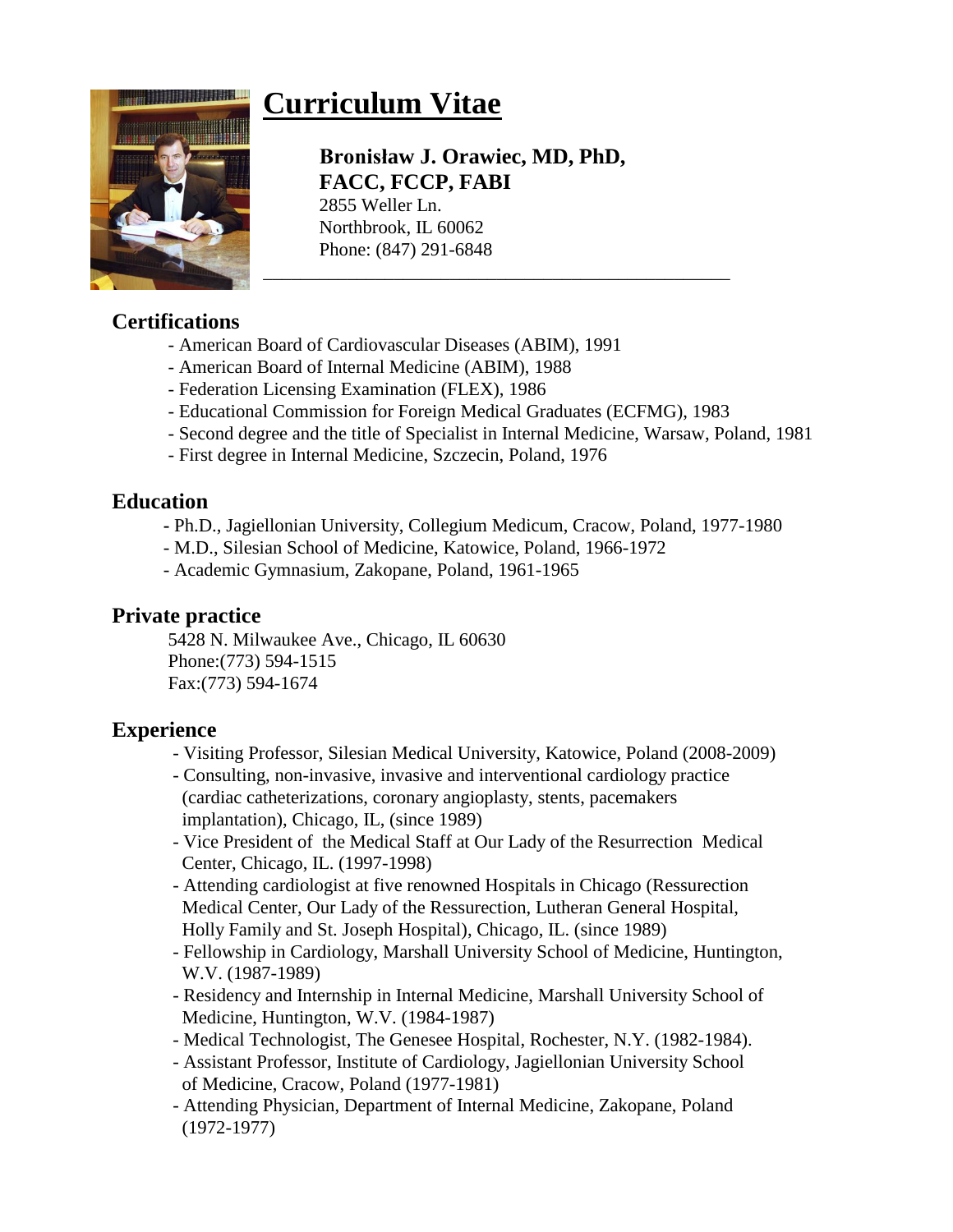#### **Membership**

- American College of Cardiology
- American Medical Association
- Chicago Medical Society
- Illinois State Medical Society
- Polish Highlanders Alliance in America (PHAA) (Honorary and General Physician, since 2017)
- Federation of Polish Medical Organizations Abroad (treasurer 2009-2016)
- Polish-American Medical Society (PAMS) (Honorary President, since 2009)
- Polish-American Medical Society (PAMS) ( President 2005-2009)
- Polish-American Medical Society (PAMS) (Vice President 1997-2005)
- KS "Bronek", PAMS (Founder and President, since 1992)
- Polish Highlanders Alliance in America (PHAA) (General Physician, since 1994)
- Association of Polish Folk Artists in America (PHAA) (General Physician and Vice President of Scientific Committee, since 2000)
- Circle # 45 "Poronin" of PHAA (Vice President, since 1994)
- Education Committee of Polish Highlanders Alliance in America (Scientific Group, since 1995)
- "Tatry" Ski Club in Chicago (Honorary Physician since 2013)
- "Tatry" Ski Club in Chicago (member and Physician since 1989)
- American Medical Tennis Association (member since 1997)
- World Medical Tennis Society (member since 1997)

# **Honors / Awards**

- Knight's Cross of the Order of Saint Wawrzynca (2019)
- Knight's Cross of the Order of Saint Stanislas (2019)
- "Top Doctors", The Global Directory of Who's Who Online, 2018
- "Labor Omnia Vincit" Medal and Diploma. Hipolit Cegielski Society, Poznań, 2017
- "Bene Merito" Award, honorary distinction for promoting Poland abroad. The Minister of Foreign Affairs of the Republic of Poland, Warsaw, 2016
- Who's Who "Top Doctors Honors Edition", America's Best Doctors, 2015-2016 edition
- Community Service Award. The Council of Educators in Polonia and Northeastern Illinois University. Chicago, 2015
- Oswald Balzer Award "Primus Inter Pares". Zakopane, Poland, 2015
- "Solidarity" Statuette, 35. anniversary of the Solidarity Trade Union, Miami, Florida, 2015
- Honorary Physician of the "Tatry" Ski Club, Chicago, 2013
- The American Board of Cardiology Award of Excellence and Designation as Laurate of the American Board of Cardiology, 2013
- "Special Recognition", For his outstanding contributions in the field of cardiology and charity work for Polonia. The American Institute of Polish Culture, Miami, Florida, 2010
- Platinum Laurel "Ambassador of Polish Affairs", Chamber of Commerce and Industry in Katowice, 2010
- Honorary President of the Polish-American Medical Society, Chicago, 2009
- Honorary Bieganski's Statuette, Polish Medical Association, Czestochowa Division, 2009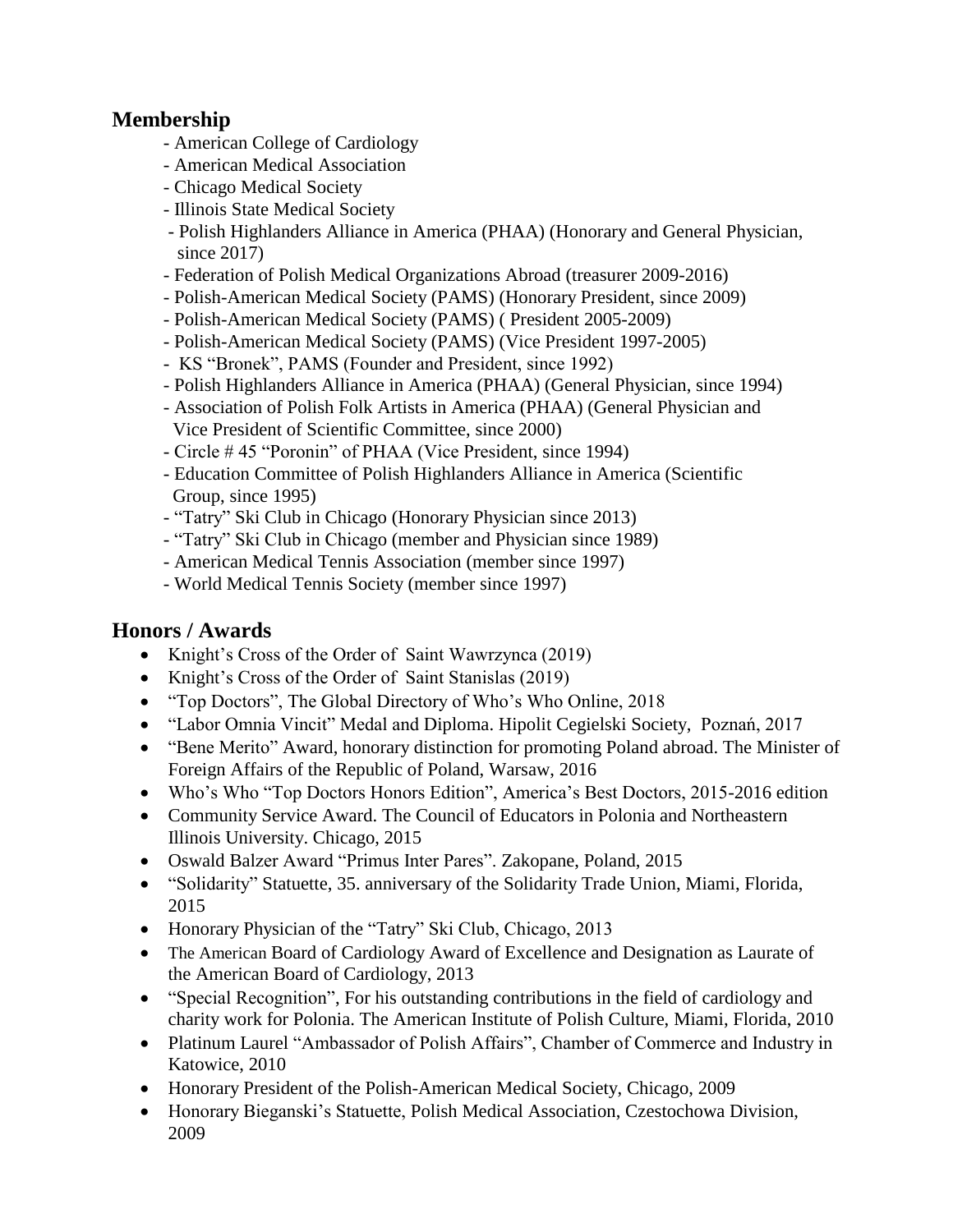- Certificate "Zasłuzony dla Sportu", Polish Medical Association, Warsaw Division, 2008
- Citibank Polish Heritage Awards in Health & Human Services category (statuette). Chicago, Illinois, 2008
- "Gloria Medicinae", highest award from the Polish Medical Association (medal and diploma). Warsaw, Poland, 2008
- Certificate of Appreciation from the Chicago Society of Internal Medicine. Chicago, USA, May 14, 2007
- "Lifetime Achievement Award". The World Congress of Arts, Sciences and Communications. St. Thomas' Place, Great Britain, 2007
- Certificate of appreciation from the Polish Medical Association. Warsaw, Poland, 2007
- "International Hall of Fame ". International Biographical Centre, Cambridge, England, 2006
- "American Hall of Fame", American Biographical Institute, 2006
- Listed in the "Guide to America's Top Cardiologists", 2006 Edition
- "American Medal of Honor", Governing Board of the American Biographical Institute, 2006
- "Leading Health Professionals of the World ". International Biographical Centre, Cambridge, England, 2006
- "Great Minds of the  $21<sup>st</sup>$  Century", 2005-2006 Edition. American Biographical Institute, Inc.
- "Polonus 2005". Radio 1080 AM Chicago, January 2005
- Listed in the "Guide to America's Top Physicians", 2004-2005 Edition, 2006 Edition
- "Primatiali Nomismate Aureo. Ecclesiae Populoque Servitium Praestanti". Iosef Cardinalis Glemp, Primas Poloniae (October 7, 2004, Warsaw, Poland)
- Certificate "2004 Physician of the Year", the National Republican Congressional Committee's Physicians' Advisory Board (Washington, DC, USA)
- 2004 Ronald Reagan Republican Gold Medal, the National Republican Congressional Committee (Washington, DC, USA)
- Certificate "2003 Physician of the Year", the National Republican Congressional Committee's Physicians' Advisory Board (Washington, DC, USA)
- Certificate "2003 Businessman of the Year", the National Republican Congressional Committee's Business Advisory Council (Washington, DC, USA)
- Certificate "Republican of the Year" from the National Republican Congressional Committee (Certificate No: IL28), The honorable J. Dennis Hastert, Speaker of the House of Representatives, The honorable Tom Davis, Chairmen of The National Republican Congressional Committee (March, 2001, Washington, DC, USA)
- Knight's Cross of the Order of Polonia Restituta from the President of the Republic of Poland, Mr. Aleksander Kwaœniewski (October, 2000, Warsaw, Poland)
- Certificate of appreciation from Mayor of Zakopane, Poland, Mr. Adam Bachleda-Curuœ (August, 2000, Zakopane, Poland)
- Certificate of appreciation from Mayor of Chicago, Mr. Richard M. Daley (May, 2000, Chicago, USA)
- National Register's Who's Who In Executives and Professionals, 2000-2001 edition (Babylon, NY)
- Who's Who Polonia 2000 (Paris, France)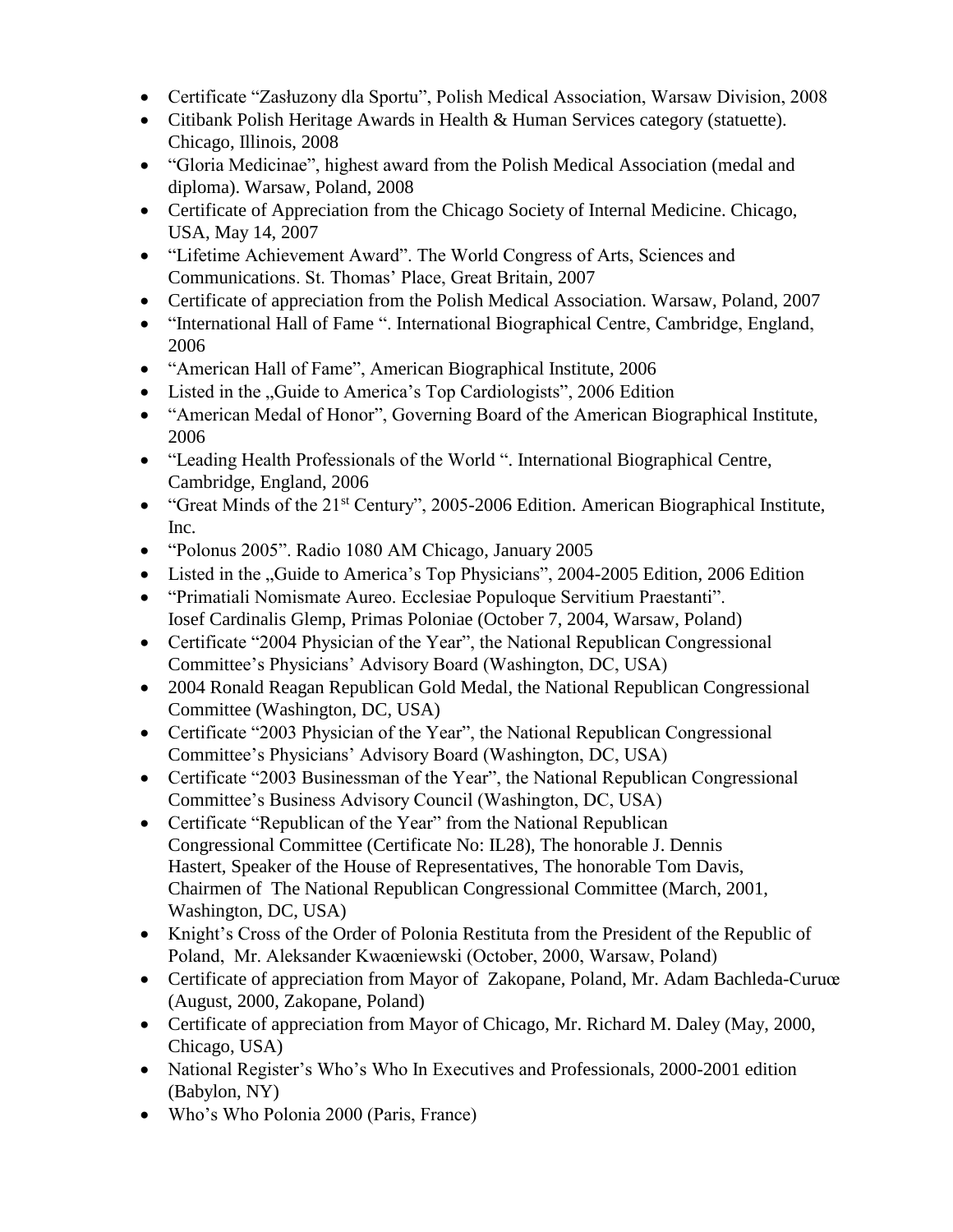- Certificate of appreciation from Polish Highlanders Alliance in America (1999, Chicago, USA)
- Golden Honorable Award LKS (1997, N.  $S<sup>1</sup>cz$ , Poland)
- Award from Silesian School of Medicine, AKN "Telemark" (1994, Katowice, Poland)
- American College of Cardiology / Syntex Scholarship Awards, Bethesda, MD, 1988- 1989
- Resident of the Month, Marshall University, Huntington, W.V., 1987
- Certificate of Appreciation, VA Medical Center, Huntington, W.V., 1987
- Scientific Award from Polish Academy of Sciences, Cracow, Poland, 1980
- Scientific Award from the Journal of Polish Cardiology, Warsaw, Poland, 1979
- Award from Silesian School of Medicine, AZS "Rokitnica" (1973, Katowice, Poland)
- Numerous sport awards: over 300 trophies and medals; 21 titles of the best sportsman among polish physicians

# **Publications & Activities**

- Author or co-author of over 30 scientific papers in field of cardiology (available upon request)
- Author of numerous articles and interviews in newspapers, radio and TV
- Initiator, organizer and sponsor of the annual free "Flu shot actions" in Chicago (since 1994)
- Initiator, organizer and sponsor of the annual free cholesterol, lipids, blood sugar and blood pressure screenings among polish community in Chicago area (since 1996)
- Co-organizer of similar actions with Polish-American Association, Polish- American Medical Society and Polish Highlanders Alliance in America (since 1998)
- Founder of the "Orawiec Sport Foundation" (PAMS) (1998)
- Initiator, organizer and sponsor or co-sponsor of sport events among polish physicians and their families (i.e. annually tennis-Chicago and alpine skiing- Wisconsin, since 1992)
- Initiator, organizer and co-sponsor of "World Polish Physicians Championship in Skiing" for physicians and their families (Rocky Mountains, Alps, since 1994)
- Organizer or co-organizer of tennis tournaments for the members of "Tatry" Ski Club in Chicago (since 1996)
- Founder of the "Orawiec Cardiac Fund" (PAMS) (2006)
- Initiator, organizer and sponsor or co-sponsor of tennis tournament "Journalists vs. Physicians" (Chicago, since 2012)
- Initiator and organizer of "Góralskie Posiady dr Orawca" (gathering and celebration of polish highlanders folk music, dancing and singing since1991, Poland and Chicago)
- Founder of "The Goralskie Posiady dr. Orawca" Foundation, NFP (2008)
- Grand Marshall of the May 3 Polish Constitution Day Parade, the largest parade outside of Poland (2013)
- Founder of the "Orawiec Cardiac Medical Foundation, NFP" (2013)
- Author of ten books: "Dr's Orawiec highlanders gatherings" published in 2000 (444 p.), "X years of the Sport Club "Bronek" of the Polish-American Medical Society" published in 2001 (285 p.), "Dr's Orawiec highlanders gatherings volume II" published in 2004